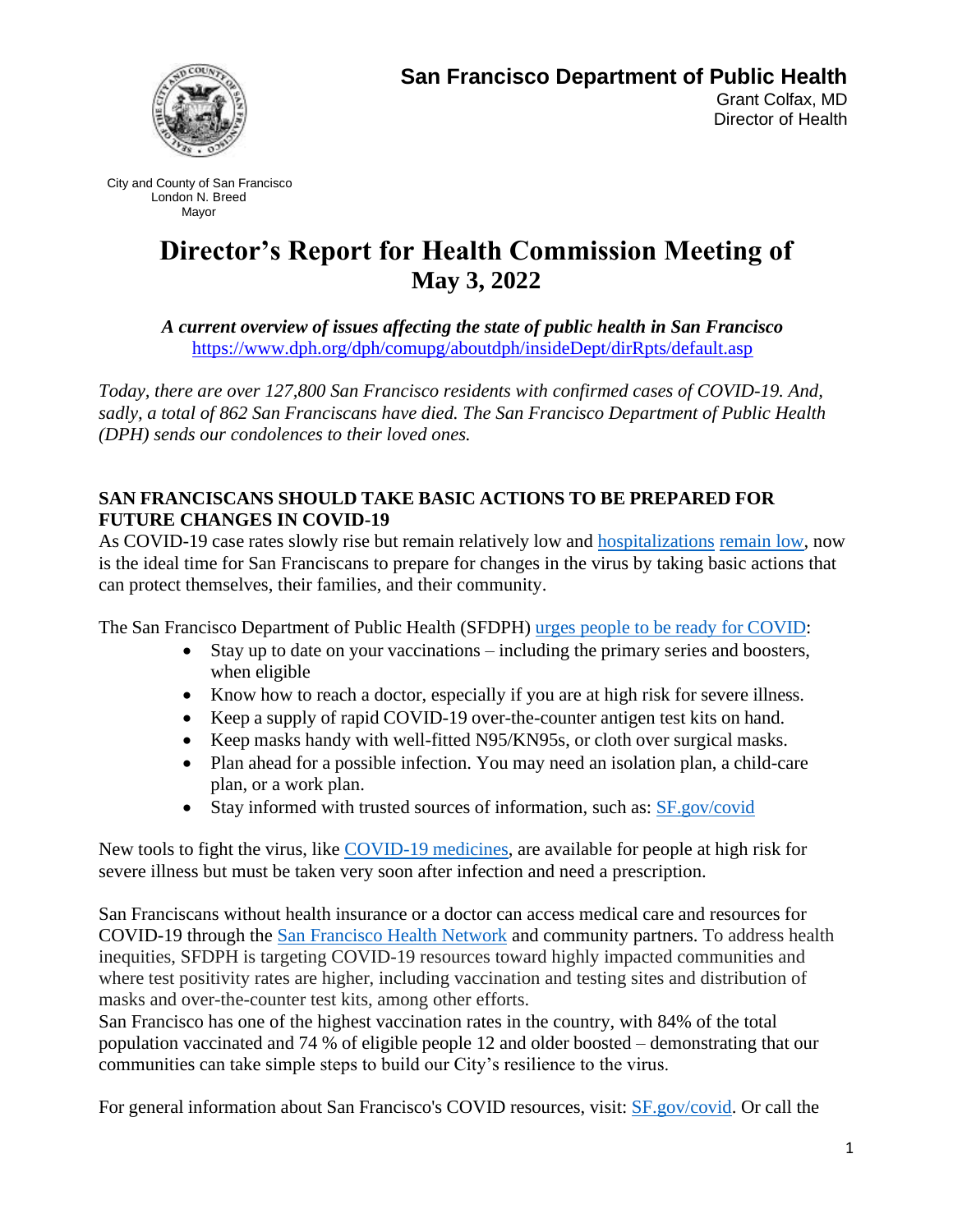

City and County of San Francisco London N. Breed Mayor

City's COVID Resource Center (CRC) at: 628-652-2700.

To learn more about how to prepare for COVID, go to: **SF**.gov/be-covid-ready

### **100 DAYS OF TLC**

On Wednesday, April 28<sup>th</sup>, DPH celebrated 100 days of the TLC. On January 18, during the last COVID-19 surge, a DPH team, under the Department of Emergency Management's leadership and working in concert other City departments, quickly and ably responded to another emergency declaration, this time about the crisis of overdoses in the Tenderloin. Together, we opened the Tenderloin Linkage Center.

Almost overnight, the "TLC" went from an empty office building on Market Street to a safe, welcoming space for many of the most vulnerable people in San Francisco. TLC staff and provider partners have reversed 67 overdoses at the TLC, and people picking up naloxone from the TLC have used hundreds of doses in the community. Every day, the TLC is saving lives.

As of the week of April  $25<sup>th</sup>$ , the TLC is surpassing 35,000 visits, many of them repeat visitors, and is averaging more than 400 people per day, 7 days a week. Last week the center had a day with 500 visitors. More information on the progress can be [found here.](https://t.e2ma.net/click/g75xkd/4l1ue9h/s00ail)

Clearly, the TLC has become is a popular spot where people are getting their needs met. People report feeling a sense of safety, restored dignity, stability, acceptance, privacy from the public view, and hope for the future. This lays the foundation for future changes in their lives.

We celebrated Day 100 with a name change to *Tenderloin Center*, reflecting the wide variety of services that the TLC provides, and what people come for—that is, helping put people on a path toward wellness.

#### **DPH AT THE 2022 BAY AREA SCIENCE FESTIVAL**

DPH's Environmental Health Branch (EHB) has a history of introducing young people to the field of environmental health through participating in internship programs like Youth Works, FACES and Opportunities for All. On April 24<sup>th</sup>, EHB staff participated in the 2022 Bay Area Science Festival at Oracle Park. Staff worked with members of the Department of Homeland Security and SF Unified School District to developed an online science scavenger hunt competition for SF high school students. The challenge began with 50 persons attending a Zoom webinar lead by a Homeland Security forensic scientist about the work that goes into authenticating honey. Over 90 students signed up to participate in this scavenger hunt where they were provided 20 questions about Honey Authentication and submitted their answers online. This competition was one of the activities leading up to and tying in with the 2022 Bay Area Science Festival. Over 500 people came by the EHB booth to taste-test and see if they could tell difference between real vs. fake honey. EHB staff